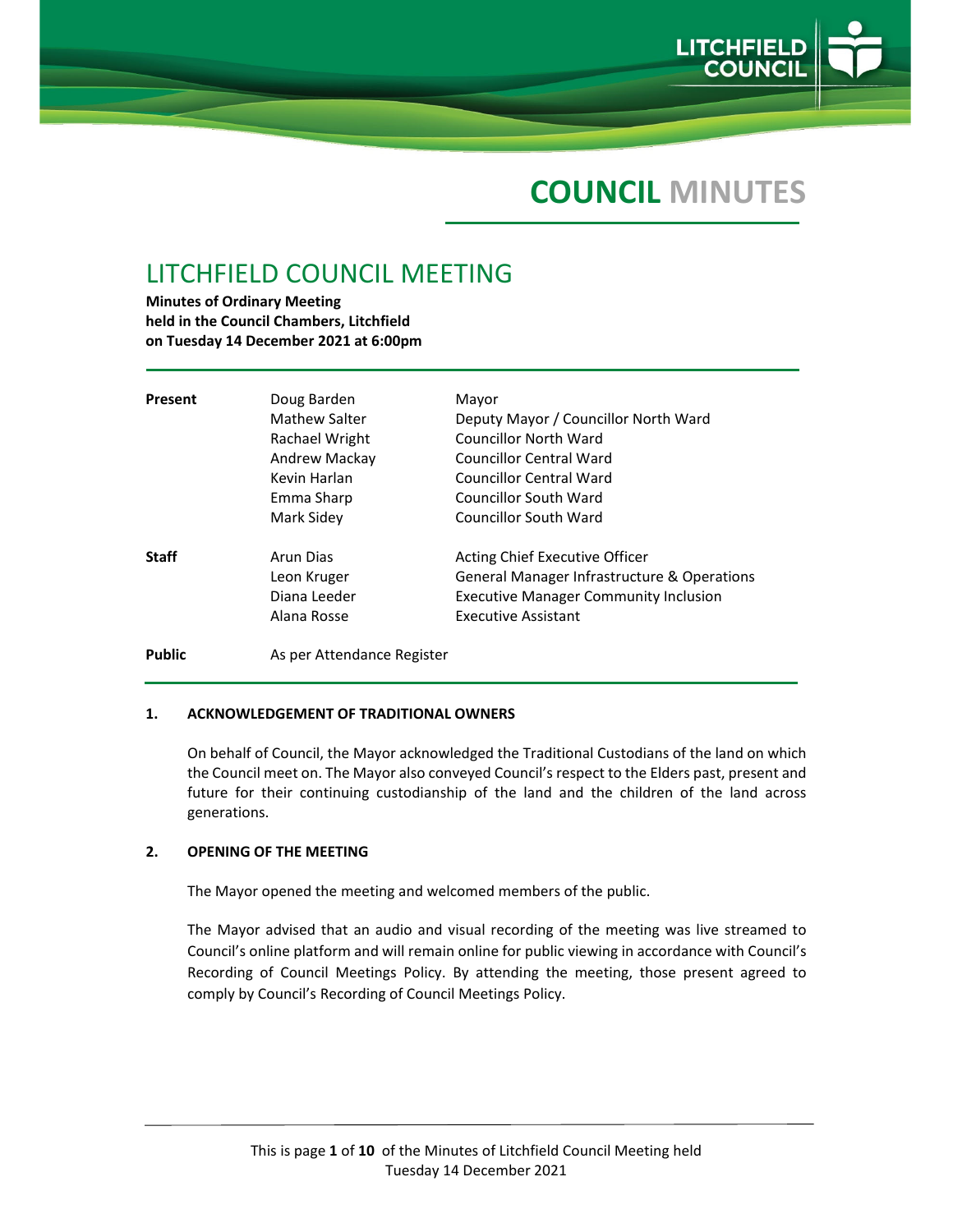## **3. ELECTRONIC ATTENDANCE / APOLOGIES AND LEAVE OF ABSENCE**

## **3.1 Electronic Attendance**

Nil.

### **3.2 Apologies**

Daniel Fletcher, Chief Executive Officer.

#### **3.3 Leave of Absence Previously Granted**

Nil.

#### **3.4 Leave of Absence Request**

Nil.

## **4. DISCLOSURE OF INTEREST**

The Mayor advised that any member of Council who may have a conflict of interest, or a possible conflict of interest regarding any item of business to be discussed at a Council meeting or a Committee meeting should declare the conflict of interest to enable Council to manage the conflict in accordance with its obligations under the Local Government Act and its policies regarding the same.

#### **4.1 Elected Members**

No disclosures of interest were declared.

#### **4.2 Staff**

No disclosures of interest were declared.

#### **5. CONFIRMATION OF MINUTES**

#### **5.1 Confirmation of Minutes**

Moved: Cr Wright Seconded: Cr Mackay

THAT Council confirm the following:

- 1. Special Council Meeting minutes held 9 November 2021, 3 pages;
- 2. Ordinary Council Meeting minutes held 16 November 2021, 12 pages; and
- 3. Ordinary Council Meeting Confidential minutes held 16 November 2021, 2 pages.

## **CARRIED (7‐0) ORD2021 11‐064**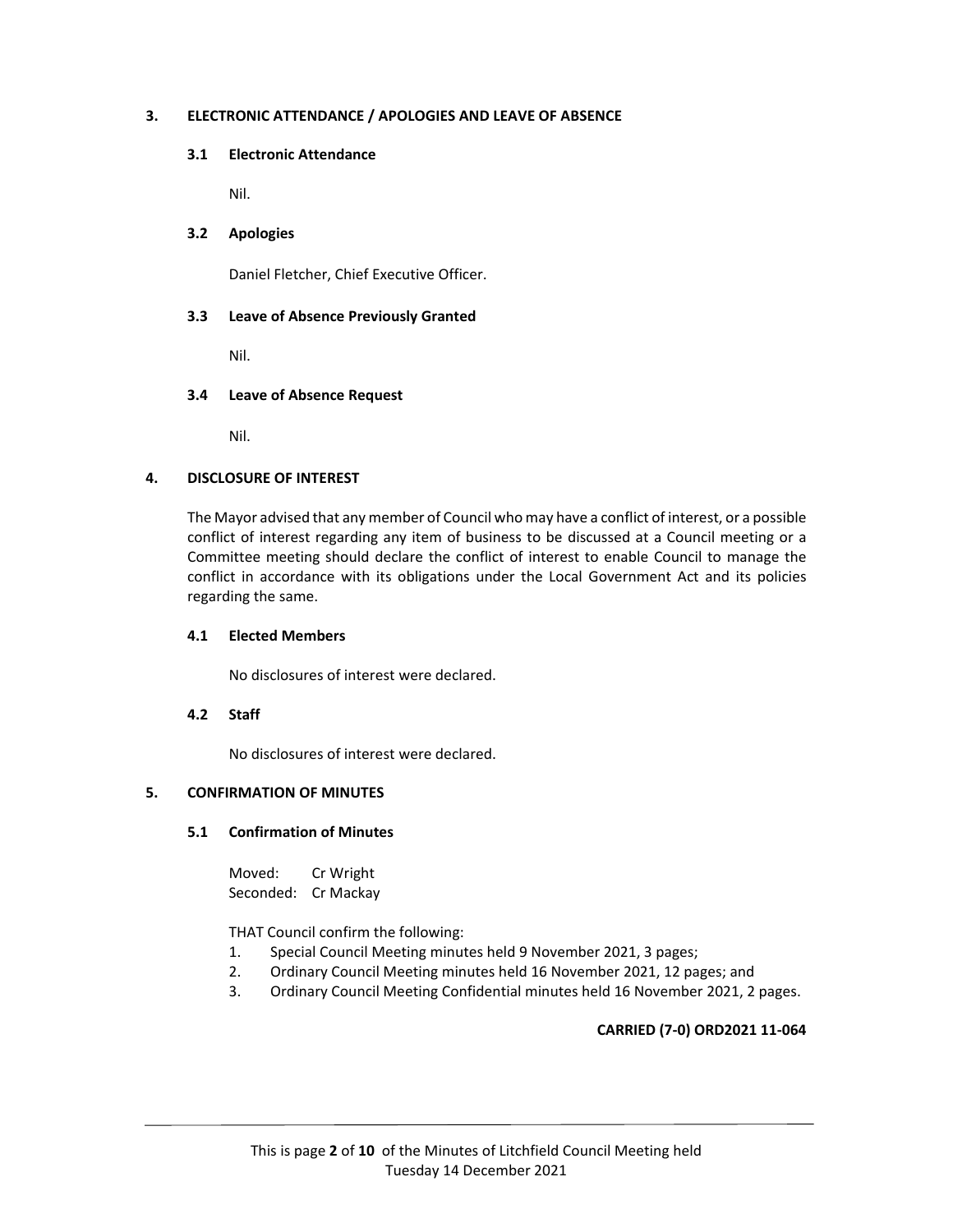## **5.2 Council Action Sheet / Business Arising from Previous Meetings**

Moved: Cr Sidey Seconded: Cr Harlan

THAT Council receive and note the Action List.

## **CARRIED (7‐0) ORD2021 11‐065**

## **6. PETITIONS**

Nil.

## **7. DEPUTATIONS AND PRESENTATIONS**

Nil.

## **8. PUBLIC QUESTIONS**

Nil

## **9. ACCEPTING OR DECLINING LATE ITEMS**

Nil.

## **10. NOTICES OF MOTION**

Nil.

## **11. MAYORS REPORT**

Moved: Mayor Barden Seconded: Cr Harlan

THAT Council receive and note the Mayor's monthly report.

## **CARRIED (7‐0) ORD2021 11‐066**

## **12. REPORT FROM COUNCIL APPOINTED REPRESENTATIVES**

Councillors appointed by Council to external committees provided an update where relevant.

Moved: Cr Mackay Seconded: Cr Harlan

THAT Council note the Councillors' verbal reports.

**CARRIED (7‐0) ORD2021 11‐067**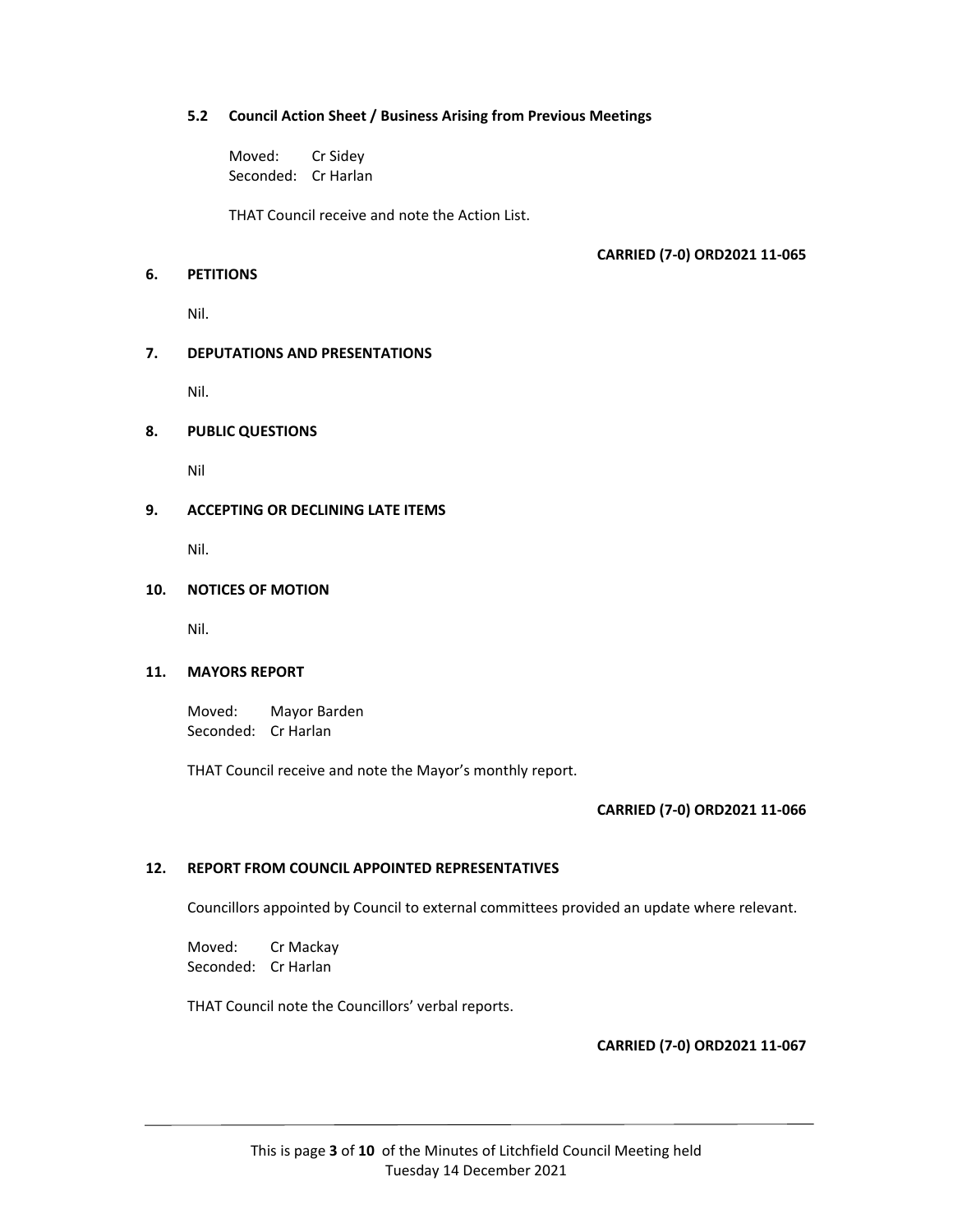*Mark Hogan, Planning & Development Program Leader attended and presented to the meeting via Zoom at 6.20pm.*

## **13. WORK TEAM PRESENTATION**

#### **13.01 Planning Development**

Moved: Cr Sharp Seconded: Cr Mackay

THAT Council receive and note the Work Team Planning Development Presentation.

#### **CARRIED (7‐0) ORD2021 11‐068**

*Mark Hogan, Planning & Development Program Leader left the meeting at 6.31pm.*

## **14. OFFICERS' REPORTS**

#### **14.01 Business Excellence**

*Maxie Smith, Manager Corporate Services attended and presented to the meeting at 6.32pm.*

## **14.01.01 Litchfield Council Finance Report – November 2021**

Moved: Cr Mackay Seconded: Cr Harlan

THAT Council note the Litchfield Council Finance Report for the period ended 30 November 2021.

#### **CARRIED (7‐0) ORD2021 11‐069**

*Maxie Smith, Manager Corporate Services left the meeting at 6.39pm.*

## **ORDER OF BUSINESS**

The order of business was changed and Item 14.03.03 Asbestos Contamination Rehabilitation was bought forward for consideration.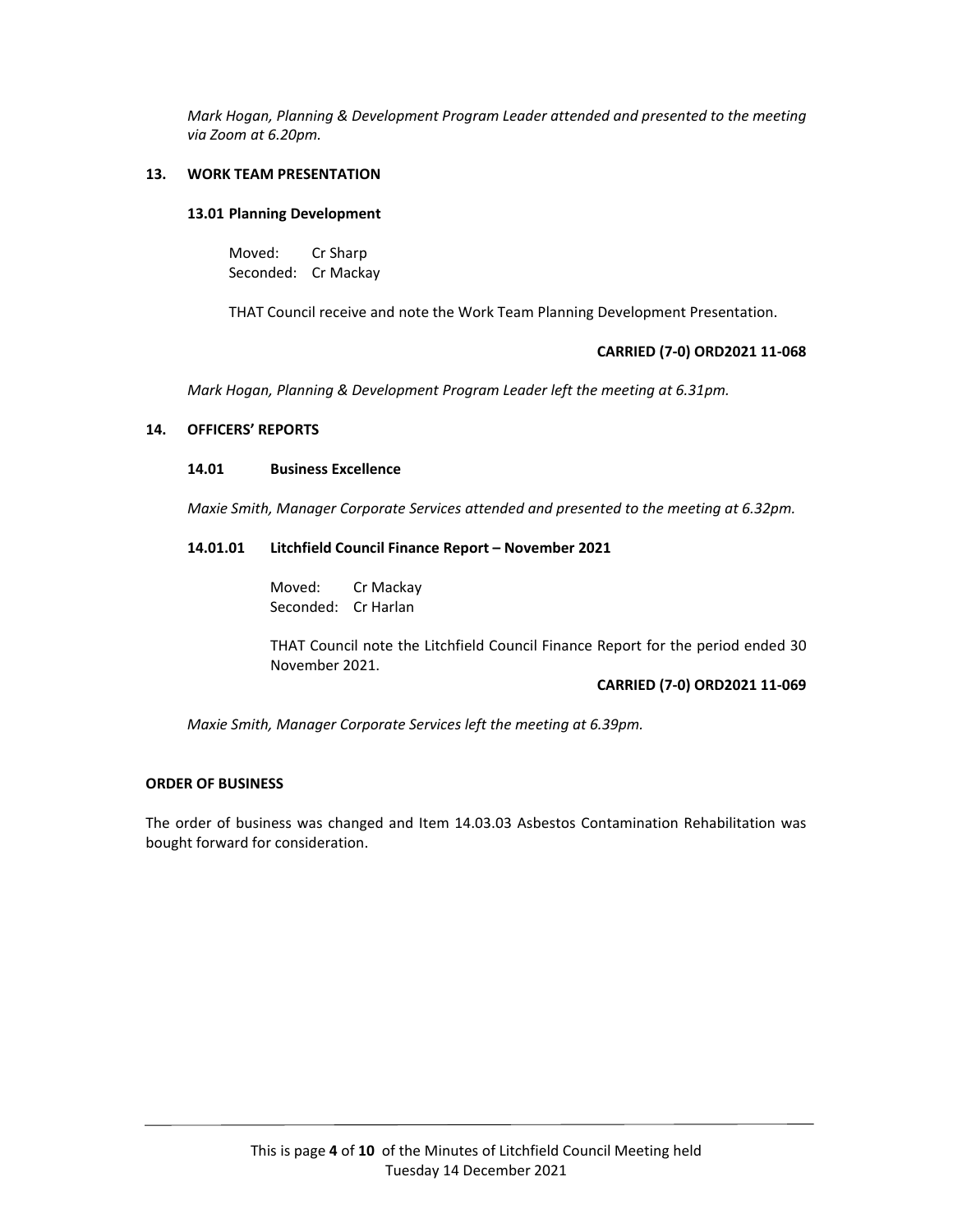*David Jan, Manager Operations and Environment attended and presented to the meeting at 6.39pm*

## **14.03.03 Asbestos Contamination Rehabilitation**

Moved: Cr Mackay Seconded: Cr Sidey

THAT Council:

- 1. approve Humpty Doo Waste Transfer Station as the only site to accept construction waste and that Howard Springs and Berry Springs will no longer accept construction waste.
- 2. approve the removal of the following waste fee.
	- 2.1.1. separated & Uncontaminated Construction Waste (concrete, tiles, bricks, sand and clean fill soil) ‐ \$60.90 / tonne.
- 3. approve the inclusion of categories and fees for construction waste that will only be accepted at Humpty Doo Waste Transfer Station as follows:
	- 3.1. concrete, tiles, bricks, porcelain and terracotta which are clean and uncontaminated (including without steel reinforcing).
		- 3.1.1 commercial ‐ \$37/tonne.
		- 3.1.2 residential Free with a limit placed on amounts delivered in each instance consistent with green waste arrangements.
	- 3.2. concrete, tiles, bricks, porcelain and terracotta which are contaminated with steel reinforcing or scrap metal only.
		- 3.2.1. commercial \$103/tonne.

3.2.2. residential – Free with a limit placed on amounts delivered in each instance consistent with green waste arrangements.

3.3. construction waste – Unsorted and certified free of listed waste substances.

3.3.1. free and accept only residential, with a limit placed on amounts delivered in each instance consistent with green waste arrangements.

- 3.3.2. no unsorted commercial waste accepted.
- 4. allocate an amount of up to \$350,000 from the waste reserve in Budget Review 1 to cater for the separation and disposal of existing contaminated waste.

## **CARRIED (7‐0) ORD2021 11‐070**

*David Jan, Manager Operations and Environment left the meeting at 6.53pm.*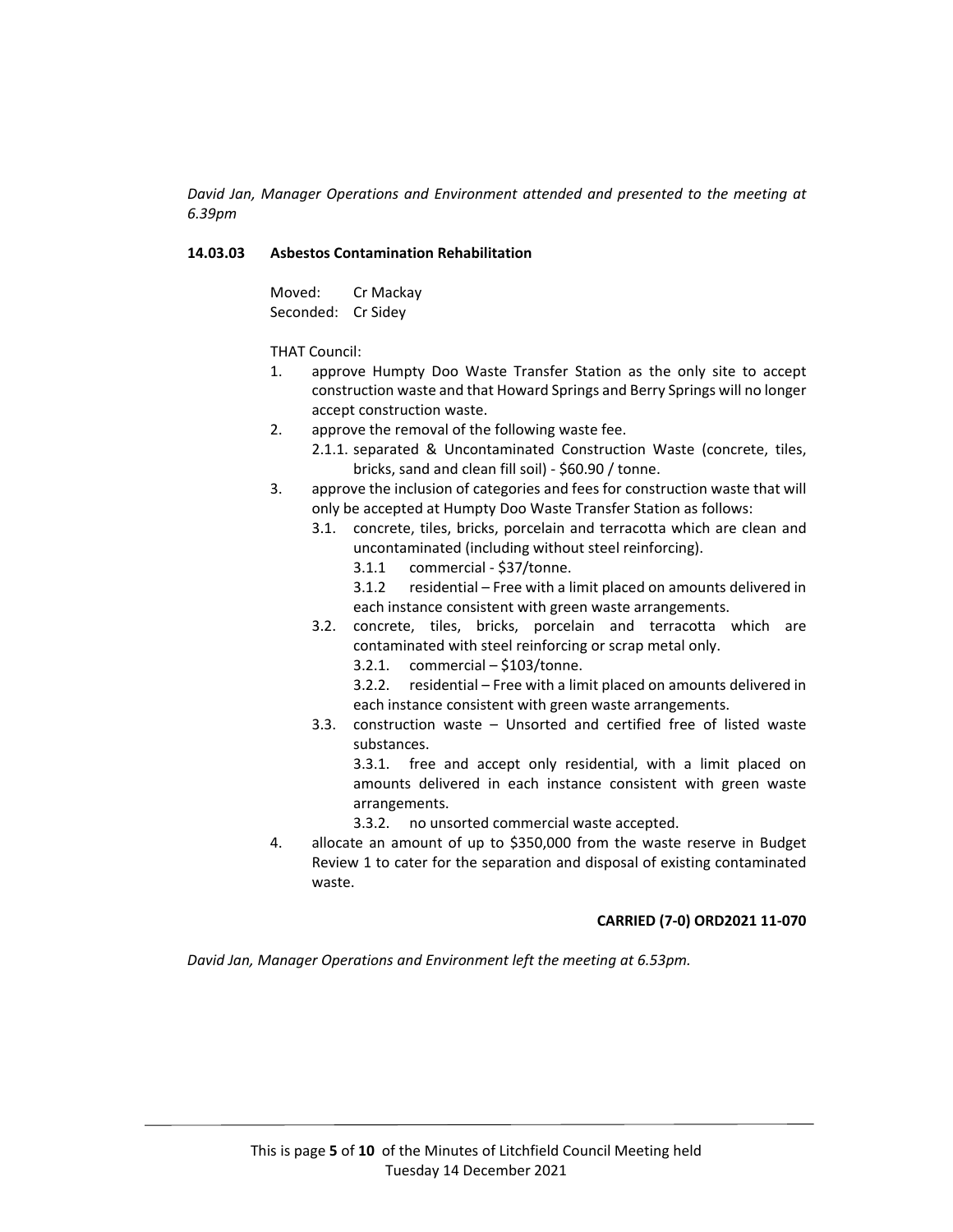*Maxie Smith, Manager Corporate Services attended and presented to the meeting at 6.56pm.*

#### **14.01.02 Budget Review 1 – 2021/2022**

Moved: Cr Sidey Seconded: Cr Harlan

#### THAT Council:

- 1. receive and note the Budget Review 1 report for 2021/2022; and
- 2. lay the matter on the table until the January 2022 Ordinary meeting in order to allow more time for the elected members to interrogate the documentation.

**A Division was called Those voting in the affirmative of the motion: Mayor Barden, Deputy Mayor Salter, Cr Sidey, Cr Harlan, Cr Mackay Those voting in the negative of the motion: Cr Wright, Cr Sharp CARRIED (5‐2) ORD2021 11‐071**

*Maxie Smith, Manager Corporate Services left the meeting at 7.15pm.*

*Danny Milincic, Manager People and Performance attended and presented to the meeting at 7.25pm.*

### **14.01.03 People, Performance and Governance Monthly Report – November 2021**

Moved: Cr Wright Seconded: Cr Harlan

THAT Council note the People, Performance and Government monthly report for November 2021.

#### **CARRIED (7‐0) ORD2021 11‐072**

*Danny Milincic, Manager People and Performance left the meeting at 7.31pm.*

*Maxie Smith, Manager Corporate Services attended and presented to the meeting at 7.31pm.*

#### **14.01.04 Overriding Statutory Charge – Unpaid Rates**

Moved: Cr Mackay Seconded: Cr Sharp

THAT Council approve the fixation of the Common Seal with the Mayor and the Chief Executive Officer signing all documents relevant to applying the overriding statutory charge over the properties listed in Attachment A.

## **CARRIED (5‐2) ORD2021 11‐073**

*Maxie Smith, Manager Corporate Services left the meeting at 7.49pm.*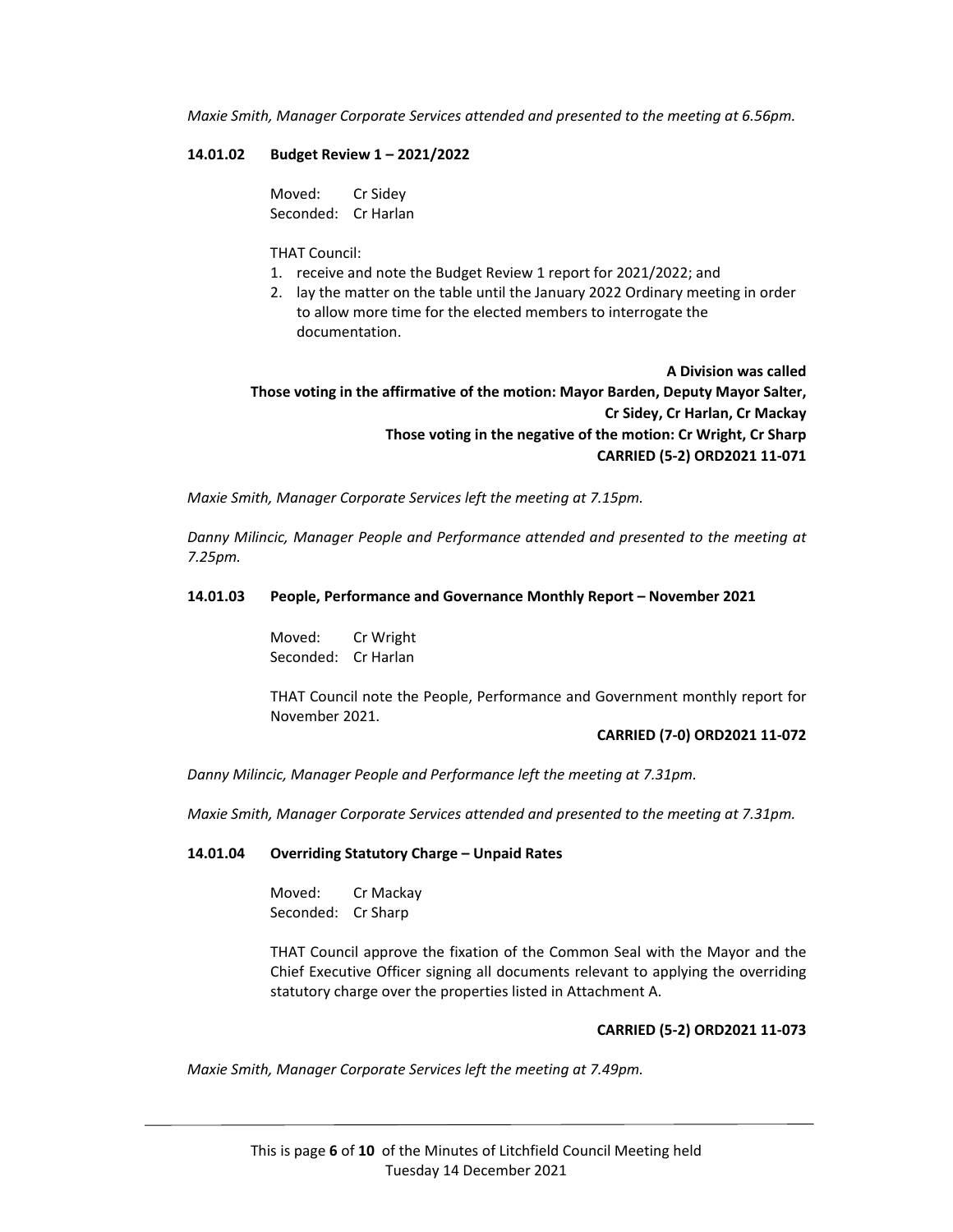#### **14.02 Council Leadership & Community Services**

## **14.02.01 Drafting Instructions – Litchfield Public Places By‐laws**

Moved: Cr Wright Seconded: Cr Sidey

THAT Council endorse the draft table of By‐law Instructions, at Attachment A, subject to minor editorial changes by the Chief Executive Officer.

#### **CARRIED (6‐1) ORD2021 11‐074**

#### **14.02.02 McMinn's Lagoon Recreation Reserve Additional Funding**

Moved: Cr Sharp Seconded: Cr Mackay

THAT Council approve an immediate additional operational grant of \$5,000 to McMinn's Lagoon Reserve Management Association.

#### **CARRIED (7‐0) ORD2021 11‐0075**

*Arun Dias, Acting Chief Executive Officer left the meeting at 8.01pm and returned at 8:03pm*

#### **14.02.03 Livingstone Recreation Reserve Masterplan**

Moved: Cr Sharp Seconded: Cr Wright

THAT Council:

- 1. receive and note this report titled Livingstone Recreation Reserve Master Plan; and
- 2. endorse the Livingstone Recreation Reserve Master Plan 2021‐31

**CARRIED (7‐0) ORD2021 11‐076**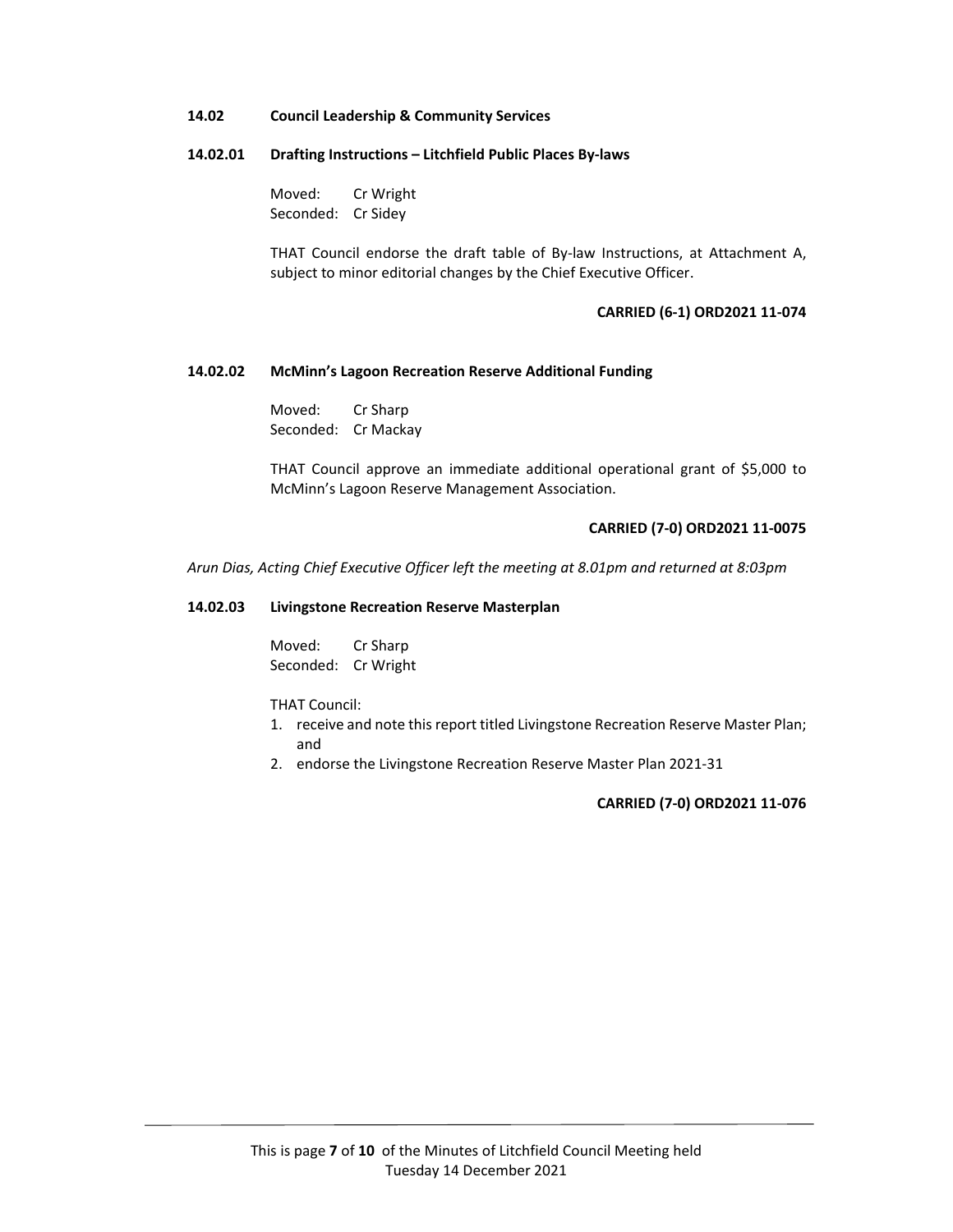## **14.03 Infrastructure and Operations**

*Mark Hogan, Planning & Development Program Leader attended and presented via zoom at the meeting at 8:05pm*

*Cr Mackay left the meeting at 8:05pm and returned at 8:07pm*

## **14.03.01 Summary Planning and Development Report November 2021**

Moved: Cr Mackay Seconded: Cr Harlan

THAT Council:

- 1. receive the Summary Planning and Development Report November 2021; and
- 2. note for information the responses provided to relevant agencies within Attachments A ‐ H to this report.

## **CARRIED (7‐0) ORD2021 11‐077**

*Mark Hogan, Planning & Development Program Leader left the meeting at 8.25pm*

## **14.03.02 Girraween Road Speed Limit Reduction 12‐Month Review**

Moved: Cr Mackay Seconded: Cr Harlan

THAT Council:

- 1. receive the information in this report;
- 2. reinstate the historic 80km/h on Girraween Road between the point where Litchfield Council assumes control over the road to Azure intersection;
- 3. note the success of guard rails and right‐hand turning lane at the Girraween/Hillier road intersection; and
- 4. request a further review at the December 2022 Ordinary Council Meeting.

**A Division was called**

**Those voting in the affirmative of the motion: Deputy Mayor Salter, Cr Sidey, Cr Harlan, Cr Mackay Those voting in the negative of the motion: Mayor Barden, Cr Sharp, Cr Wright CARRIED (4‐3) ORD2021 11‐078**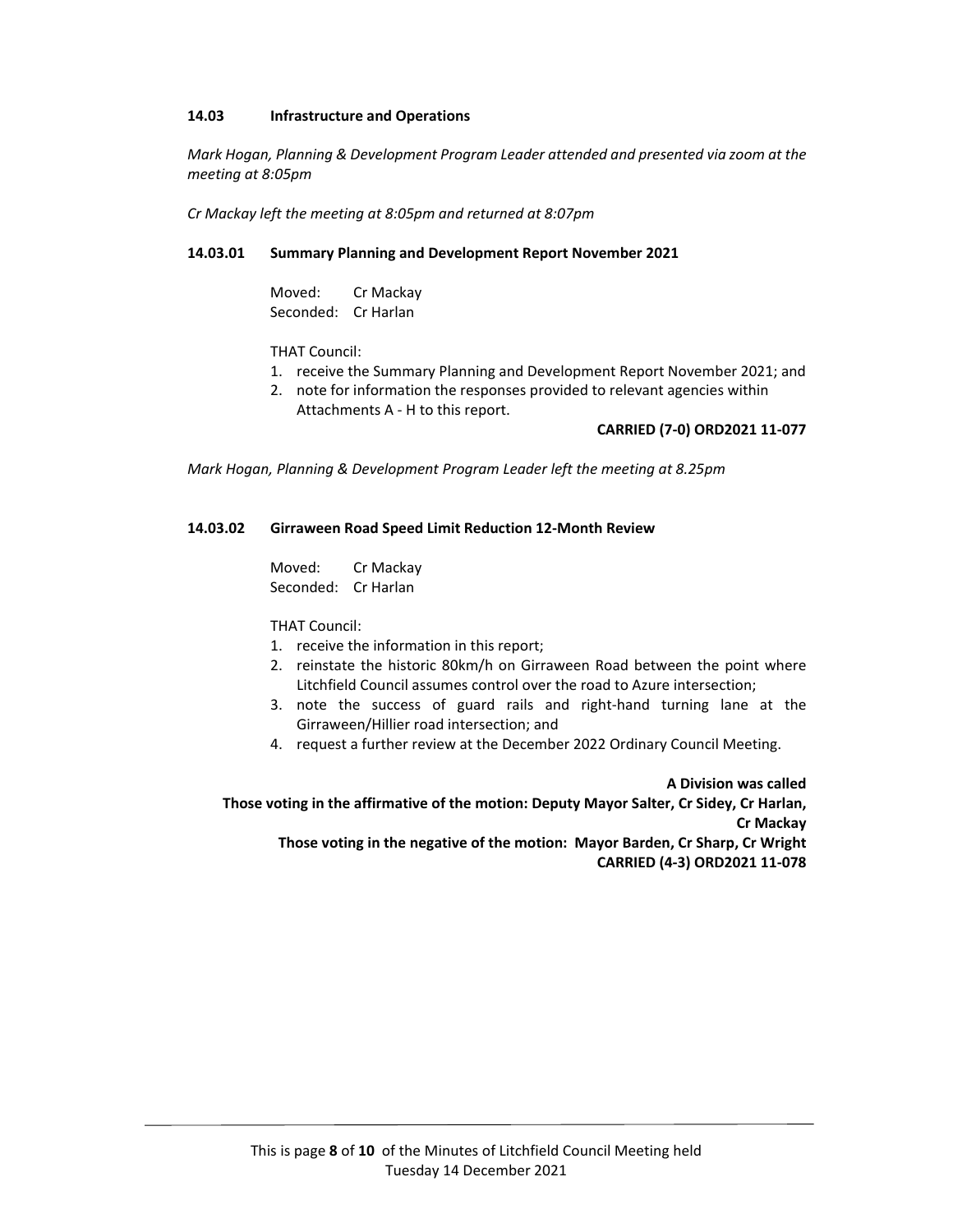*David Jan, Manager Operations and Environment presented to the meeting at 8:48pm*

#### **14.03.04 Proposed Updated Waste Fees and Charges**

Moved: Cr Harlan Seconded: Deputy Mayor Salter

#### THAT Council

- 1. adopt the updated fees and charges structure and conditions for air conditioners, fridges, freezers, gas bottles and fire extinguishers as detailed in Table 1 of this report 14.03.04 on 14 December 2021; and
- 2. request the tyre fee structure to be brought back to Council when updates have been completed.

#### **CARRIED (7‐0) ORD2021 11‐079**

*David Jan, Manager Operations and Environment left the meeting at 8:57pm*

*Mark Hogan, Planning Development Program Leader presented to the meeting via Zoom at 8:58pm*

*Cr Harlan left the meeting at 9.00pm and returned at 9:03pm*

#### **14.03.05 Proposed Place Names – Subdivision 408 Brougham Road, Darwin River**

Moved: Deputy Mayor Salter Seconded: Cr Wright

THAT Council:

1. support the proposed road name as follows:

| Preferred          | <b>Alternative One</b> | <b>Alternative Two</b> |
|--------------------|------------------------|------------------------|
| <b>River Rocks</b> | Creekview              | Creekside              |

2. provide a submission to the NT Place Names unit and the NT Place Names Committee detailing the above resolution.

#### **CARRIED (7‐0) ORD2021 11‐080**

*Mark Hogan, Planning Development Program Leader left the meeting via zoom at 9:03pm*

#### **15. OTHER BUSINESS**

Cr Harlan questioned the outstanding issue through Snap, Send Solve brought up at the previous Ordinary Council Meeting.